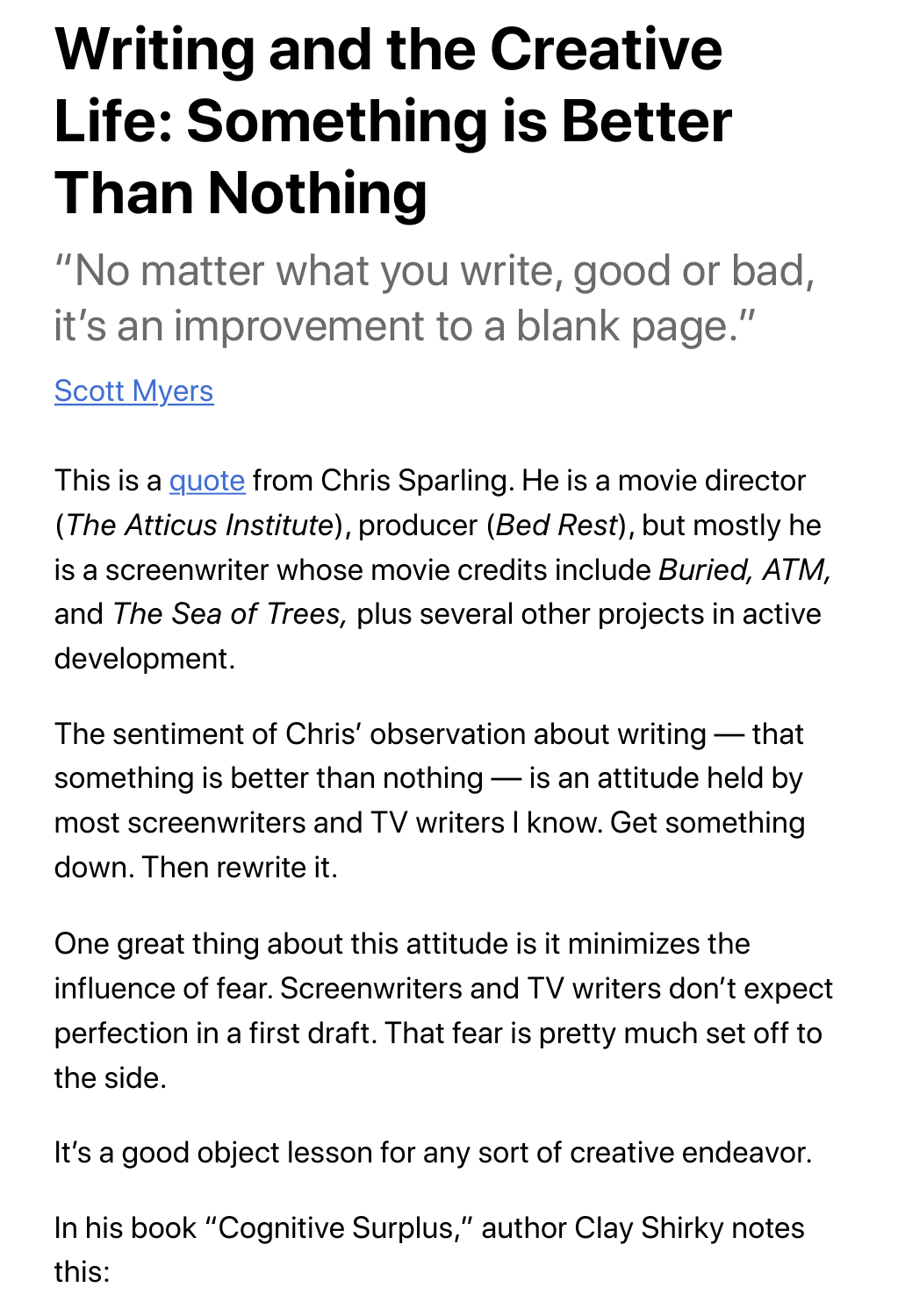*act. On the spectrum of creative work, the difference between the mediocre and the good is vast. Mediocrity is, however, still on the spectrum; you can move from mediocre to good in increments. The real gap is between doing nothing and doing something.*

This next thing is better than the current thing.

Kevan Lee at the blog **Buffer** came up with something he calls The Creativity S[pectrum](https://open.buffer.com/creativity-advice/):



Any spot on that spectrum which is to the right of Nothing puts a writer closer to Excellence. In other words, whatever Something you put down on paper takes you one step closer to a final draft.

To subscribe to this approach, one must overcome the fear which often leads to the creation of Nothing. How to do that? Once again, let's dip into the insights provided by professional screenwriters: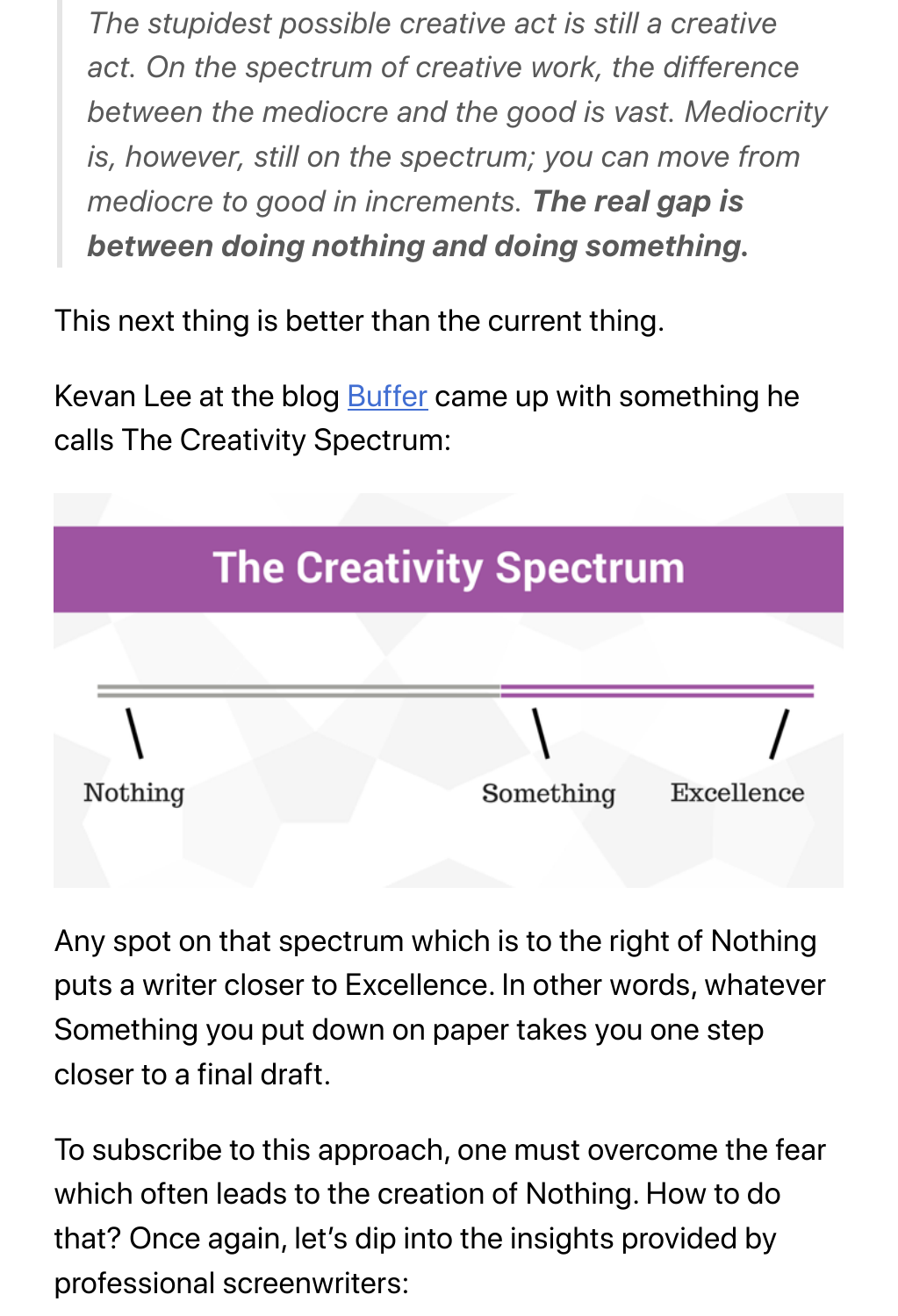*a scene on the page, the good version will come to you tomorrow. That's writing."*

This is a quote from Justin Marks whose screenwriting credits i[nclude](http://gointothestory.blcklst.com/2013/09/on-writing-108.html) the movies *The Jungle Book* and *Top Gun 2*, and the upcoming Starz! TV series Justin created "Counterpart".

To a screenwriter or TV writer, this concept of "something is better than nothing" isn't some ethereal or intellectual thing. Rather it is what we do. It's writing. Get something down on the page, then make it better.

As we big farewell to one year and welcome the next, let's all take a tip from screenwriters and TV writers. No matter what creative endeavor we take on in the next 12 months, commit to creating something.

Because something is better than nothing.

For my interview with Chris, go here.

For my interview with Justin, g[o here](http://gointothestory.blcklst.com/2012/03/qa-chris-sparling-buried.html).

Twitter: @Justin\_Marks\_, @Chri[sSpa](http://gointothestory.blcklst.com/2013/05/interview-justin-marks.html)rling.

For more posts in the Writing and the Creative Life series, go here.

*Wr[iting](https://gointothestory.blcklst.com/writing-and-the-creative-life-e2f0f6fb243a) and the Creative Life is an ongoing series in which we explore creativity from the practical to the*